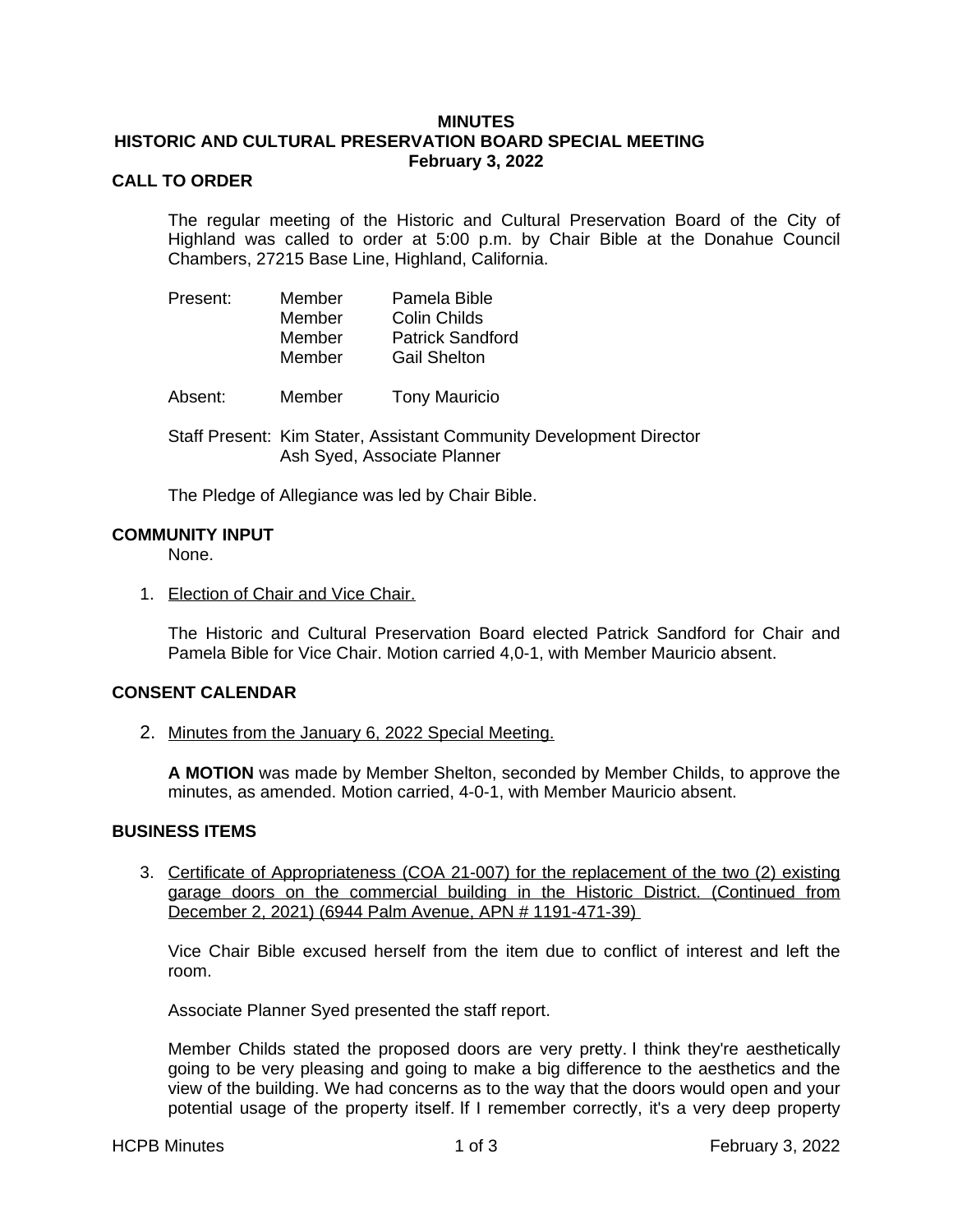and you may want to establish a store or business. My concern was not so much that you know that the doors open awkwardly, but I notice you changed it to inward now, which is a good thing. You are still going to lose some of your potential retail space, but irrespective, I wanted to say that this is a big difference. Have you considered possibility of the doors flipping upward so they move out of the way, so you have that available space at the front of the building?

Olov Lindberg, Applicant, stated yes, I also considered that.

Chair Sandford and Member Shelton thanked and complimented the applicant on the new design.

**A MOTION** was made by Member Childs, seconded by Member Shelton, to approve the Certificate of Appropriateness (COA 21-007) for the replacement of the two (2) existing garage door and option for the doors to open inward. Motion carried, 4-0-1, with Vice Chair Bible abstaining.

Vice Chair Bible returned to the dais at 5:16 p.m.

# 4. Preparation for the 24<sup>th</sup> Annual Citrus Harvest Festival in 2022.

Associate Planner Syed presented the staff report.

Member Childs stated now the letters are out I can start visiting the homes and knocking on doors and a kind of ask if they received the letter.

Associate Planner Syed stated there are several expenses that we had back in 2020 right before we cancelled our festival that were not going to be recoverable, but they were expenses that could go towards this year as well as the future festivals. There were deposits for portable toilets that we couldn't recover, that's all water under the bridge at this point. Regarding advertising, I'm currently working with Kim. Regarding the entertainment, I am in the process of arranging the different school bands that are going to participate and perform at each of the three times that we have listed on the entertainment schedule. We have approximately 50 vendors.

Chair Sandford stated since we have about 50 vendors, does that qualify as the direct sales vendors? Apparently, our goal is 62 so am I correct in thinking we're about 3/4 of the way there then?

Associate Planner Syed stated that would be technically our goal for just direct sales. The 50 we have right now includes food, historic demonstrators, everybody. It's not just direct sales.

Member Shelton stated I'm recently elected as president of the Chamber of Commerce, and we just had a conversation about this, and the Chamber will be participating as a vendor.

Associate Planner Syed stated in 2020 we had to refund most of our sponsorships, but when I when I spoke with them last, I'm sure almost all of them are interested in participating and sponsoring again, so that should be a definite plus for us in terms of revenue.